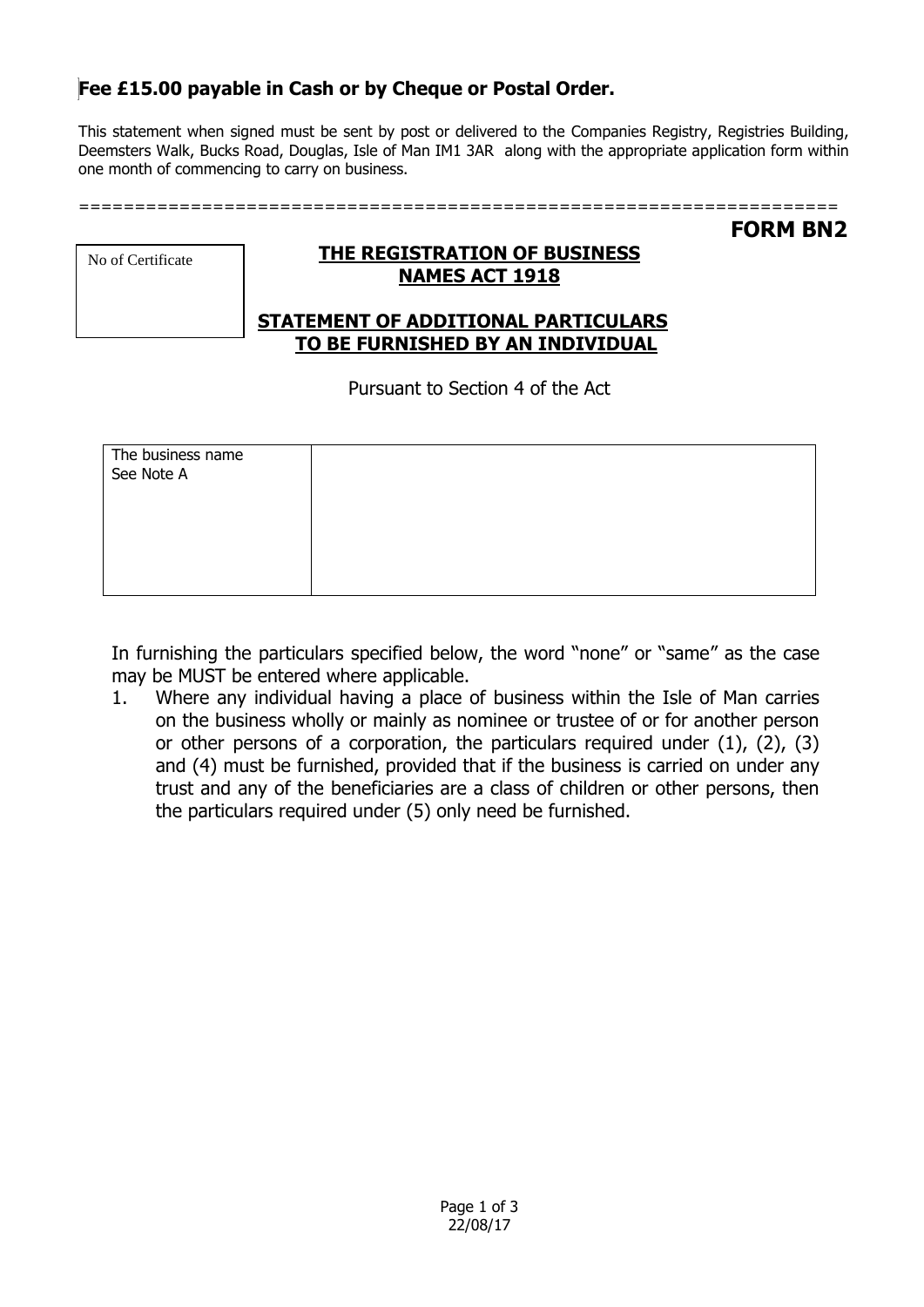| 1. The present first name or names and surname or the corporate name of<br>every person or corporation on whose behalf the business is carried on.<br>See Note B |  |  |
|------------------------------------------------------------------------------------------------------------------------------------------------------------------|--|--|
| 2. Any former name or names of any person on whose behalf the business<br>is carried on.<br>See Note C                                                           |  |  |
| 3. The usual residence of every person on whose behalf of the business is<br>carried on                                                                          |  |  |
| 4. Description of the class of beneficiaries                                                                                                                     |  |  |

2. Where any individual having a place of business within the Isle of Man acts as General Agent for any foreign firm\* the following particulars must be furnished. **If not applicable say "Not applicable".**

| The business name and address of the foreign firm<br>as agent for whom the business is carried on |  |  |
|---------------------------------------------------------------------------------------------------|--|--|
|                                                                                                   |  |  |
|                                                                                                   |  |  |

If the business is carried on as agent for three or more foreign firms, it is sufficient to state the fact that the business is so carried on, specifying the countries in which such foreign firms carry on business. \*"Foreign Firm" means any firm, individual or corporation whose principal place of business is situate outside Her Majesty's Dominions.

Dated the \_\_\_\_\_\_\_\_\_\_ day of \_\_\_\_\_\_\_\_\_\_\_\_\_\_\_\_\_\_\_\_\_\_\_\_\_\_\_ 20 \_\_\_\_\_\_\_\_ Signature See Note A Only one signature required to this form:

> Page 2 of 3 22/08/17